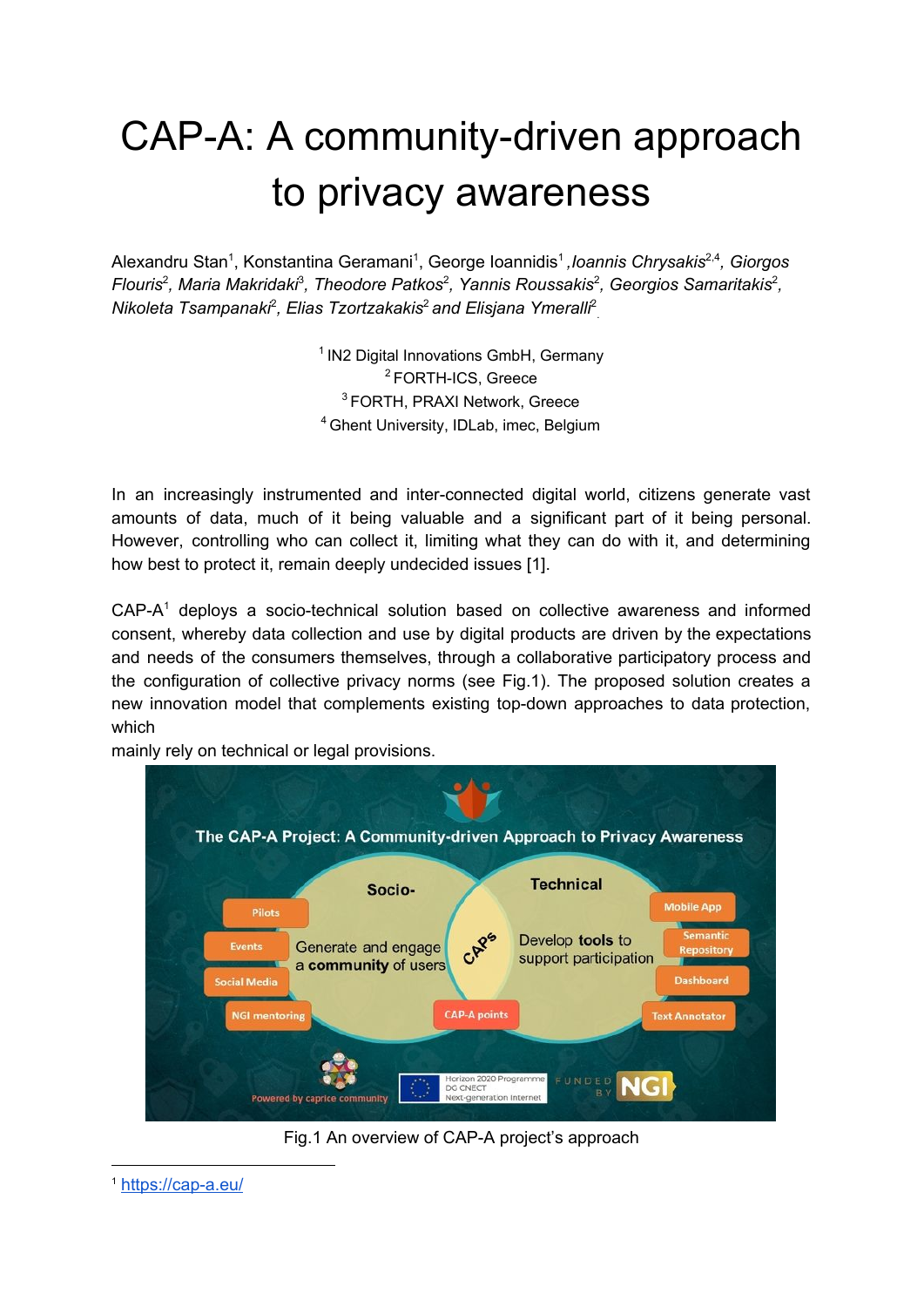The ongoing project aims to deliver a global repository of consumer and developer generated content about the privacy behaviour of mobile apps, along with tools that will help consumers understand the Terms of Service, Privacy Policies and other legal documents (ToS) and their implications via crowdsourced approaches and visual cues.

The objective is to foster collective intelligence and co-creation of solutions, and to facilitate the participation of all involved stakeholders through an open architecture, thereby allowing novel uses of the privacy-related content. Ultimately, the CAP-A ecosystem will strengthen the trust bond between service developers and users, encouraging innovation and empowering the individuals to promote their privacy expectations as a quantifiable, community-generated request.

#### **Novel Approach**

One of the novel concepts of the projects is the formulation of collective privacy norms, as explicitly declared through privacy expectations. These are connected with measurable features, offering a wealth of data for the different stakeholders (developers, social scientists, policy makers) to conduct analyses and interpret the behaviour and mindset of users. This is particularly relevant for industrial stakeholders, who will be able to better understand the privacy needs of their (potential) customers and to turn them into a competitive advantage for their products.

Thus at the heart of CAP-A is a *Semantic Privacy Repository* which contains the privacy-related and ToS information regarding digital products. The repository combines the benefits of semantic technologies with collaborative editing capabilities that enables the user to express privacy preferences about each product or category of products, while at the same time permitting developers to explain their policies and automatically access the underlying data. Additionally, it offers a public place for experts to post findings about products. Thus the Semantic Privacy Repository will collect information on concepts like:

- ❏ *Privacy Policy Practice (PPP)*: a specific privacy-related process associated with the app, such as "access to camera", "minimisation of data collected" etc. Each PPP is characterized by a set of attributes, which may be requests, expectations or evidences
- ❏ *Privacy Policy (PP)*: a set of Privacy Policy Practices that a given application implements.
- ❏ *Request*: a triple <PPP, request\_attribute, value> issued by a developer, e.g., <access\_to\_camera, purpose, unspecified>, <access\_to\_camera, duration, session>. Requests specify the privacy characteristics of an application, as specified by the developer.
- ❏ *Expectation*: a triple <PPP, request\_attribute, value> provided by an end user to declare her preference towards an app behaviour she considers reasonable. Expectations are identical in form to requests, but they are issued by users.
- ❏ *Evidence*: a triple <PPP, evidence\_attribute, value> issued by a developer or an end user, where the evidence\_attribute can specify either a text segment found in the ToS documents or a URL.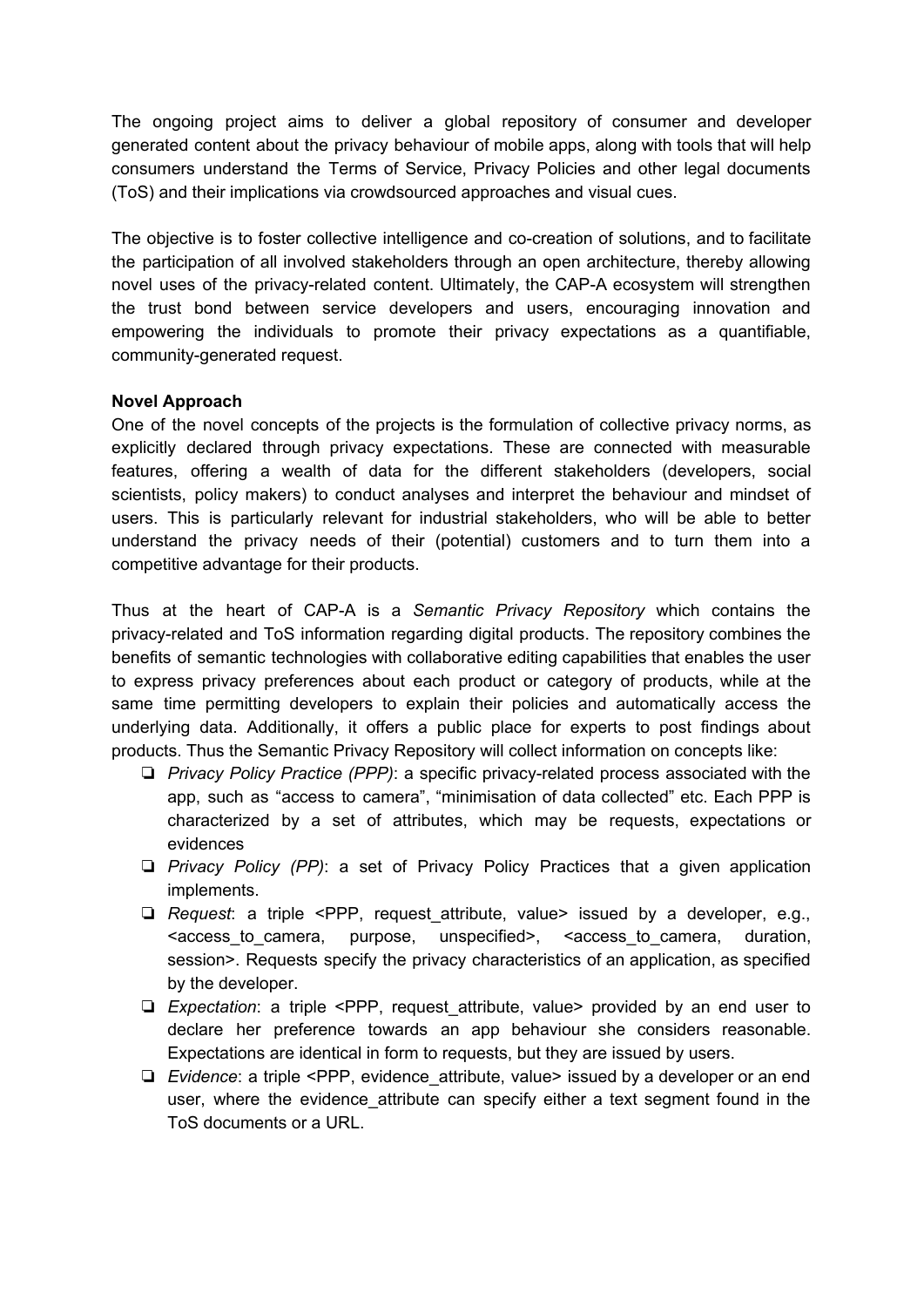CAP-A end-users can access the CAP-A Portal and the CAP-A Mobile application (see Fig.2).



Fig.2 The CAP-A tools

The *CAP-A Portal* is a web-based application that enables anonymous users to see basic information about the data collected in the *Semantic Privacy Repository* while at the same time allowing registered users to participate in the CAP-A community, actively expressing their PPPs about mobile applications (they use), annotating ToS documents or exploring the collected data through a *Dashboard*. A rich user profile allows for the specification of preferences. Users who are app developers can also use dedicated functionality on the portal to "claim" the applications they developed and explain in more detail, through the *Terms of Service (ToS) Annotator,* why certain data policies were chosen*.*

Each mobile application receives two scores:

- The community score, which is calculated based on how close the community's expectations are to what the app is requesting.
- The privacy friendliness score, which is based on how honest the app is with regards to its privacy-related requests (e.g., if there are evidences that it is operating differently than what is specified in the ToS documents), how clear the ToS documents are, how frequently the ToS documents change etc.

Users of the portal can search or browse the list of Android mobile applications. Once the details of an app are explored, the user gets more information about it, its CAP-A scores and is invited to express her expectations about the PPPs of that app, i.e. for each device permission requested by the app the user can indicate, using an opinion slider, if she finds reasonable or not the request to grant access to that type of data. Moreover, experienced users can also share interesting articles about the app, also rating their credibility.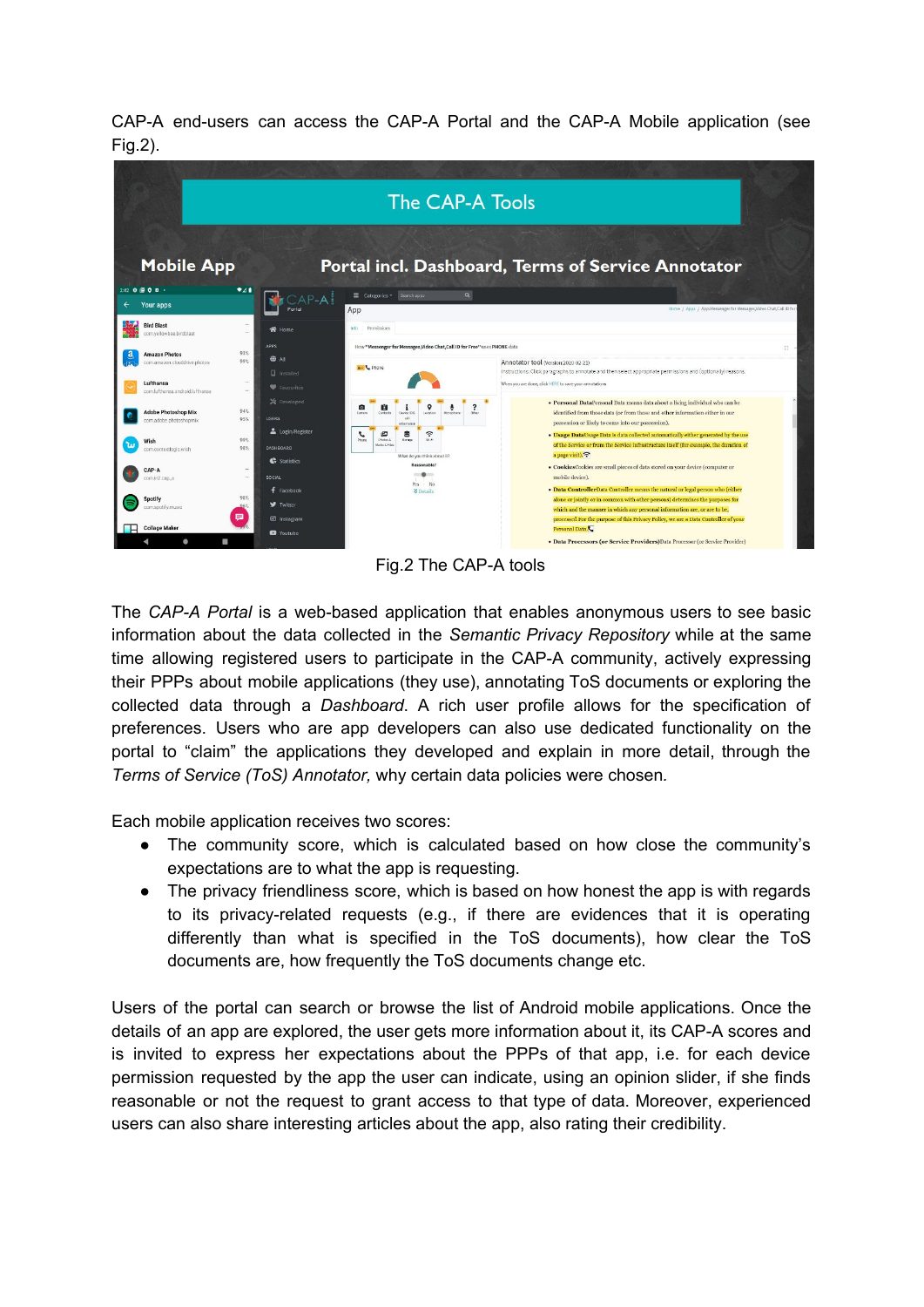CAP-A users can also choose to install a dedicated CAP-A native Android application. *The mobile CAP-A app* allows users to easily get an overview of how privacy conscious the apps installed on their phone is. It does this by conducting an "audit" of the user's apps, and providing as a result an overview of the each app installed and their CAP-A scores. Users can then easily see which apps have been positively or negatively evaluated by the CAP-A community and can themselves choose to express their expectations. For registered users the CAP-A mobile apps is connected to the portal allowing favourites and installed apps to be marked. Finally, the mobile app also serves the purpose of anonymous data collection, informing the Privacy Repository about which apps are installed.

#### **User engagement strategy**

In CAP-A we combine an awareness campaign with a reward and engagement strategy, in order to maximize user participation and contribution. Crowdsourcing can give a solution to the direction of privacy awareness in several tasks, such as annotating Privacy Policy/Terms of Service documents, identifying GDPR concepts among them, and evaluating the privacy friendliness of apps and services. However, one of the most fundamental challenges in crowdsourcing (in general) is how to recruit and evaluate users to take advantage of their contribution. Therefore, there is a need to engage users through intrinsic (fun, autonomy, reputation) or extrinsic motives (money, learning, forcedness, implicitness, task autonomy) [2]. For this reason, a well-defined reward mechanism is required to enable user engagement and ensure the success of the total approach.

In our reward strategy, we combine both intrinsic and extrinsic types of rewards as introduced in successful reward mechanisms or loyalty programs that are being used in the industry or in several crowdsourcing rewarding papers ([3], [4], [5], [6]). Below we present our rewarding mechanism's conceptual model which is based on REWARD Ontology [7]: